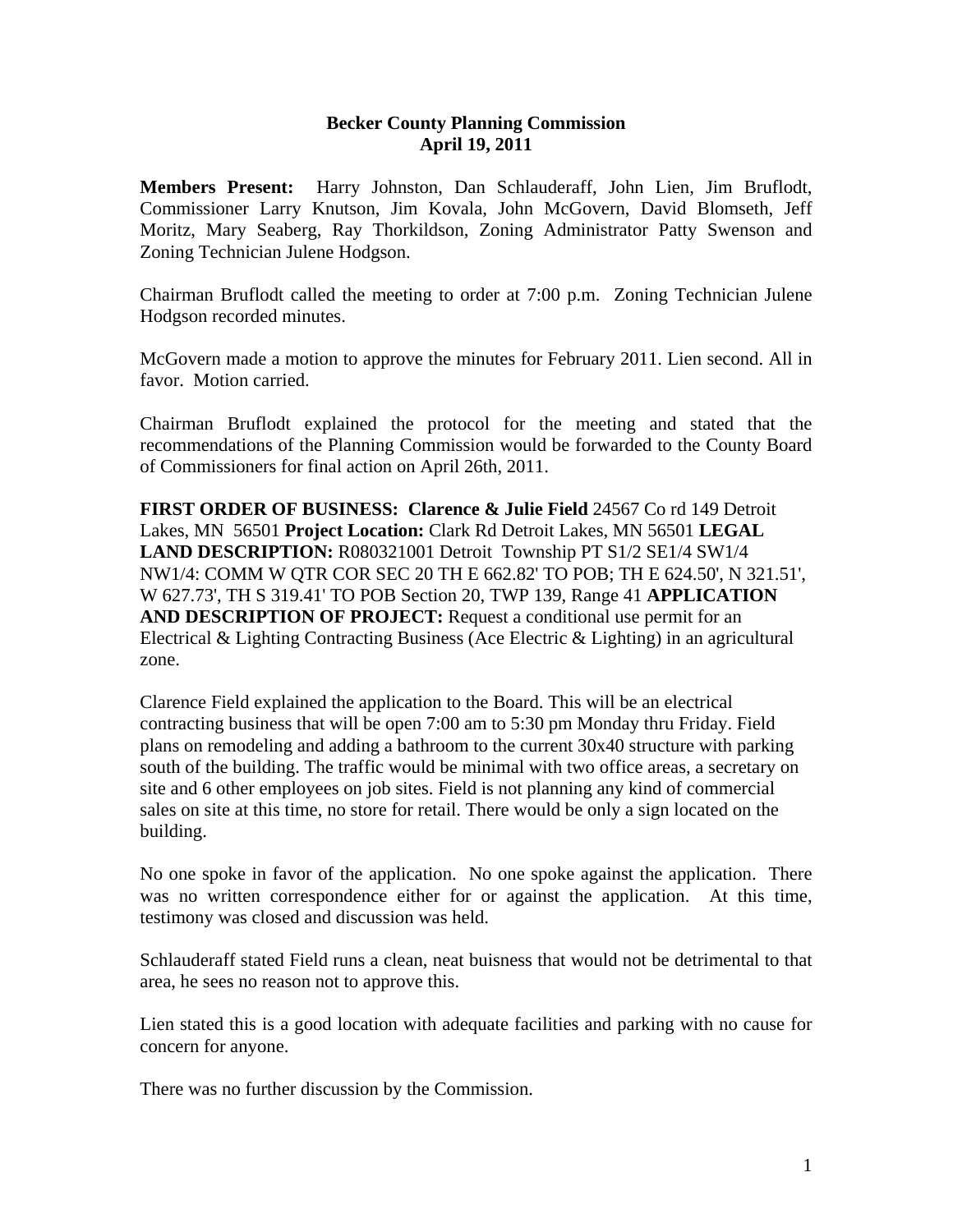**Motion:** Seaberg made a motion to approve a CUP for a Electrical & Lighting Contracting Business to operate with hours of operation 7am-5:30pm, 5 days a week, based on the fact that the use would not be detrimental to the surrounding area. Lien second. All in favor. Motion carried.

**SECOND ORDER OF BUSINESS: Ken Otte** 25218 Broadway Ave Detroit Lakes, MN 56501 **Project Location:** 25218 Broadway Ave **LEGAL LAND DESCRIPTION:** R160125001 Holmesville Township S 660' OF E 660' OF E1/2 OF SE1/4 Section 18, TWP 140, Range 40 **APPLICATION AND DESCRIPTION OF PROJECT:** Request a conditional use permit for a gunsmithing shop to be located in an existing building. Hours of operation will be Monday - Friday by appointment and Saturday 10-3 in an agricultural zone.

Ken Otte explained his application to the Commission. He would like to repair firearms out of an existing 30x60 shop with hours of operation Monday-Friday by appointment and Saturdays 10am-3pm. Otte feels there is a need in the area. Otte has taken courses in gun-smithing and is in the process of obtaining his Federal Firearm License. Part of their mandate before issuing a Federal Firearm License is proof of a Conditional Use Permit for the property/proprietor. Otto stated the traffic would be minimal with plenty of parking.

No one spoke in favor of the application. No one spoke against the application. There was no written correspondence either for or against the application. At this time, testimony was closed and discussion was held.

Johnston asked Otto what he proposed for signs to which Otto explained he would like to place a sign on the building and replace the temporary sign by the road right of way with a 4x4 business sign.

McGovern questioned if there was going to be any shooting on the property as in a gun range. Otte answered he is a member of the gunclub and would bring larger caliber guns to the public shooting range to fire and/or site in. Otte stated he would set up a barrel with water on his property to use when firing handguns, this would keep any noise down.

There was no further discussion by the Commission.

**Motion:** Kovala made a motion to approve a CUP for Gunsmithing Shop to operate Monday-Friday by appointment and Saturday 10am-3pm based on the fact that the use would not be detrimental to the surrounding area. Lien second. All in favor. Motion carried.

**THIRD ORDER OF BUSINESS: Harold Hickel** 18347 335th Ave Detroit Lakes, MN 56501 **Project Location:** 18347 335th Ave **LEGAL LAND DESCRIPTION:** R100362000 Erie Township N1/2 OF SW1/4; PART OF NW1/4 OF SE1/4 W OF OTTERTAIL RIVER; & SW1/4 OF NW1/4 LESS 10 AC IN NW COR Section 23, TWP 139, Range 40 **APPLICATION AND DESCRIPTION OF PROJECT:** Request a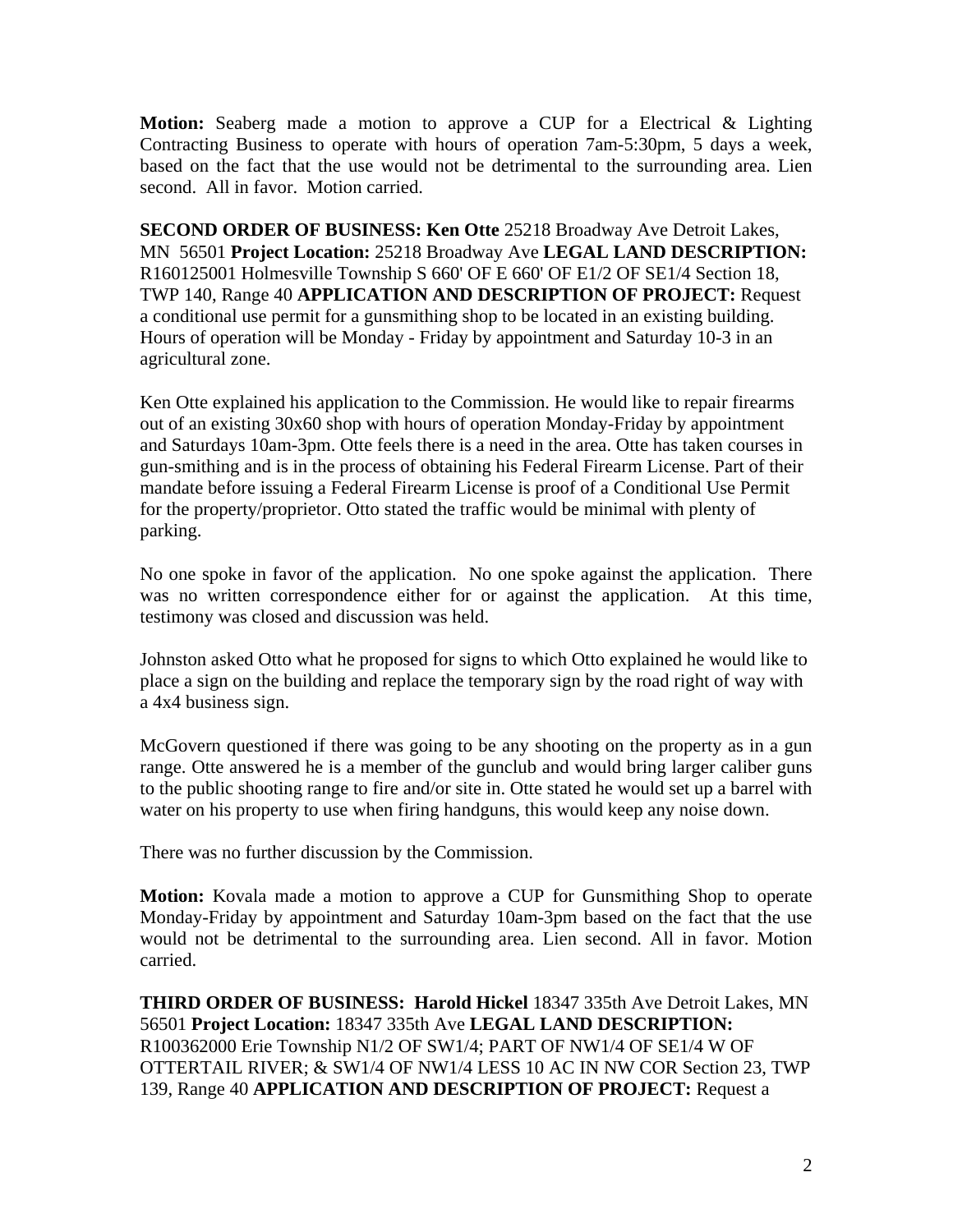conditional use permit for a mining operation consisting of the extraction and processing of materials along with temporary hot mix asphalt. Proposed hours of operation are from 6 am to 10 pm for extraction and 24 hours daily for crushing of materials in an agricultural zone.

Acting agents Ron Wickham and Brad Busbey explained the application to the Commission. Wickham explained Anderson company has been in place for 70 years with over 200 Conditional Use Permits currently in place. The pit hours of operation requested would be 6am – 10pm seasonal May thru mid October. If awarded any public road projects, they request to be allowed to run 24 hrs a day. He further stated they would like to set up an asphalt plant to sell asphalt for large jobs and private driveways. Busbey stated they are willing to work with any regulations/stipulations and set conditions the Commission puts in place to help with any concerns.

Kovala wanted clarification purtaining to the request for crushing of materials 24 hours a day. Wickham stated they wanted to ask for everything they could and then would implement what the Commission granted with set conditions/hours. Kovala questioned if there was a lot of rock existing in the test areas to which Wickham answered they would not have submitted a request for that property if there was not.

Chairman Bruflodt stated the request was for 6am to 10 pm and that those seem long hours, had they thought of less hours for request to which Wickham stated that was a starting point of request and they wanted to see what would be granted. Bruflodt asked if Wickham has been contracted for any large project for the site yet to which Wickham stated nothing at this time.

Knutson stated if their requests includes an asphalt plant they would have to have the property material as in rock, binder and gravel to run full time with materials on site- not brought in from elsewhere. Knutson stated he used to live across the road and did not find any significant rock when he dug the basement. Wickham stated again the material is there, they would not bring anything onsight from elsewhere. He further stated the crushers move everywhere/ everyday and an asphalt plant would be something in the future, not right away. Knutson wanted clarification that the request would be for a continuous business, nothing temporary, something long term to which Wickham stated yes.

Seaberg asked if they would upkeep/maintian the road of use to which Wickham stated it would be their responsibility to do any maintainance to the road.

At this time Chairman Bruflodt asked if anyone in the audience would like to speak for or against the application.

Erie Township Supervisor JoAnn Sponskowksi spoke regarding questions and concerns from the Township and area residents. She stated they had received calls about the times of operation and for more information that she could not answer because Andersons had not contacted the Township regarding their request. She stated they are concerned about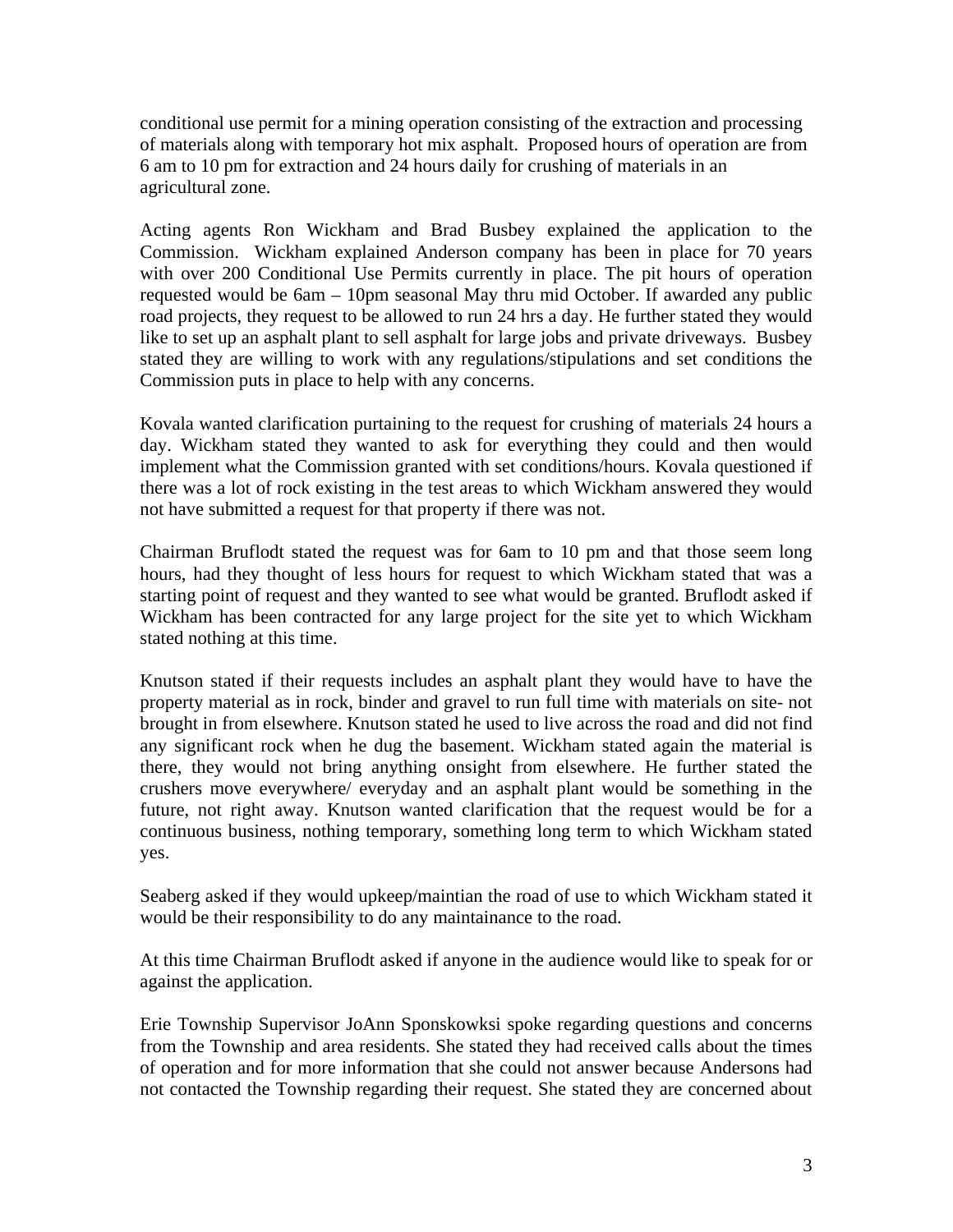the use of the roads that the Township is responsible for. The alternate road would be by a bridge area that is not structurally sound and is scheduled for replacment. Their concern is that area would not stand up to excessive traffic and large equipment.

Other audience members speaking with concern and objection were: Mark Anderson, Jeff Stowman, Dennis Capistran, Royce Kovar, Vern Moltzan, Russ Miller, Kristen Frank, Donald Engleson, Barry Kutzer, and Dave Balfour.

Repeated comments of concern were regarding: Hours proposed, smell, noise, longevity of operation, surrounding property value possibly declining, increased traffic and access, safety, close to residential properties, dust, chemicals in the air, change character of area, privacy, and the direct impact for the area, public nuisance .

Written correspondence in opposition included letters from: Sharon & Curtis Johnson, Janice & Stanly Upham, John & Susan Klassen, Jeff Stowman, Charles & Virginia Swenson, David & Barbara Balfour, John & Jane Oxton, Barry Kutzer, Timothy Pederson on behalf of the owners of Twin Haven Estates, Marlene Collins, Clyde Ostlund, Shane Frank, Catherine Bachman, Tim and Pam Kivi, Clarence Kochmann, and a signed petition from 35 property owners living close to the property.

DNR Area Hydrologist Janell Miersch submitted written correspondece of concern and questions for clarification of the application. The main concern was regarding any gravel washing areas to which Wickham stated there were none proposed.

Some copies of these letters were forwarded to the Planning Commission Board prior to the public hearing and the others were given to the members the evening of the public hearing and briefly reviewed.

At this time, testimony was closed and discussion was held.

McGovern stated this area is a place for a small gravel operation but not a crusher and full time asphalt plant.

Thorkildson commented on the letter from the DNR and what would be done to address those concerns. He had Wickham reaffirm that the 24-hour crushing would be ONLY if awarded any public road project to which Wickham answered yes. Thorkildson also stated he wants Andersons to address the concerns regarding entrance and exit off of Hwy 34 and what could be done for safety purposes.

Lien stated he was aware of Andersons' good business practice/background but he has concern regarding the affect on the surrounding properties. He quoted Section 10 D. 5. of the Becker County Ordinance regarding the adequate measures that must be taken to assure the business will not constitute a nuisance. He stated the proposed plan before the Commission does not fully address/satisfy this criteria.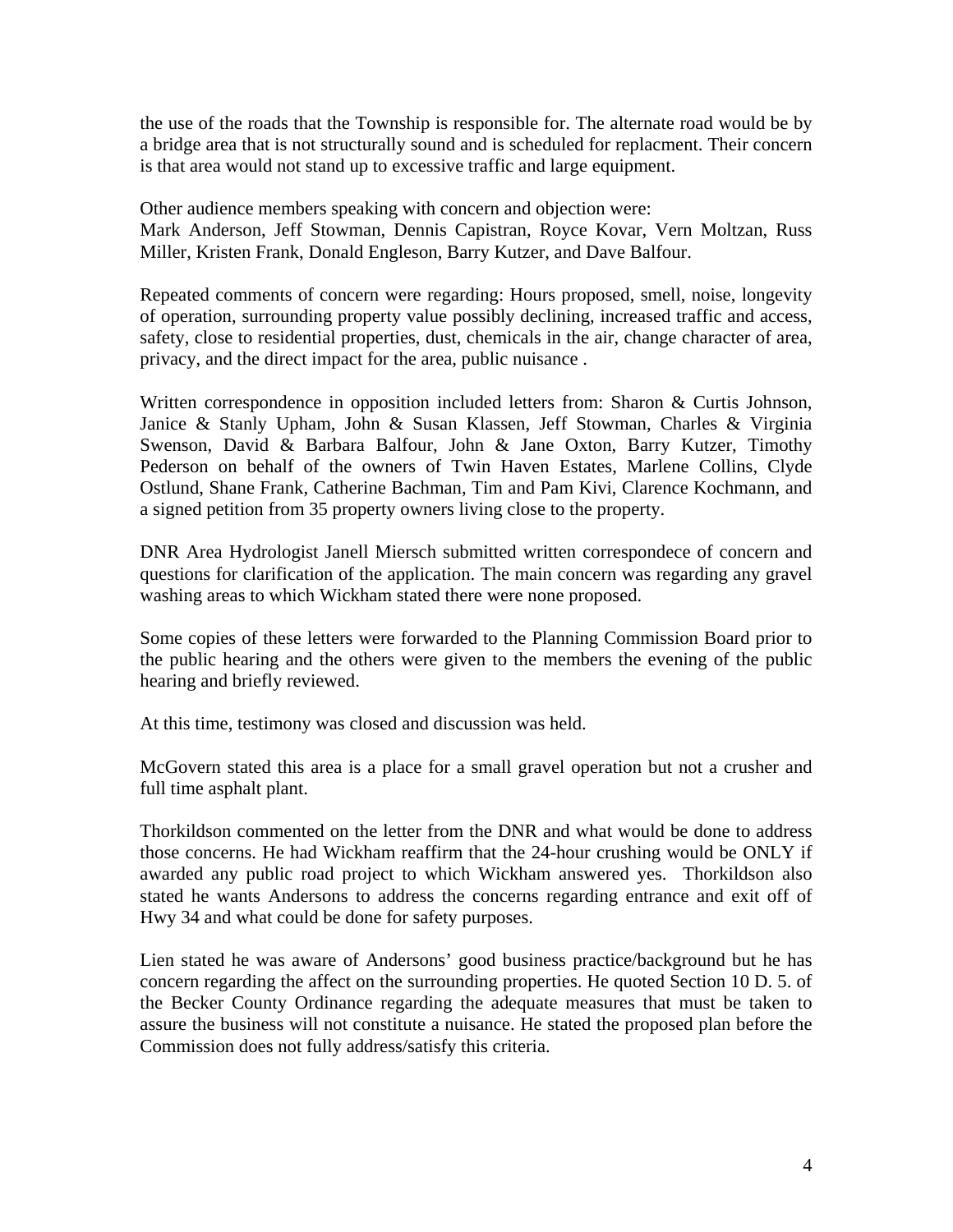Chairman Brufodt stated a full plan must be proposed to describe what will be implemented to address/take care of all of the concerns brought forth by application. The application in front of the Commission is too broad/open regarding hours, years of operation and this should have been all addressed before coming into the public hearing. Busbey stated that prior excavation has been done on the property since 1969 and they did not think a Conditional Use Permit would be a problem.

Lien clarified that in 1969 there was some material taken from the property and later some material taken for temporary public roadway projects. These were exempted projects but this is an entirely different case scenario. Wickham stated as long as the resource is there the Commission has the opportunity to place conditions on how and what is done to the property.

Seaberg agreed this is very broad compared to previous applicants. They have indicated more specifics regarding hours and time frames for the Conditional Use Permit. Wickham again stated the Commission could put that in place tonight.

Chairman Bruflodt stated that it is not up to the Board to place all of the conditions related on a plan, these are normally proposed by applicant.

Knutson stated in this case some of the property has been previously "split" and sold for residential purposes. Although property is zoned agricultural it is surrounded by property for residential living.

Thorkildson stated with the application in front of them he does not feel there is any way he could approve it, there would have to be some conditions placed/changed before any consideration. Some examples may be to shorten the day hours, no weekends, no 24-hour crushing- this might make sense before any consideration.

Moritz suggested they meet with the Township officials at the Township level to address their concerns. Maybe the community could go to the Township meeting also to see if any agreements could be implemented into a plan.

Johnston stated even if they come back to the Commission with a better plan, there would still be noise, extra traffic in the summer to contend with and smell. It may still harm the use/enjoyment of others and the property value, no matter the plan.

Lien asked Swenson if they did not go through the Conditional Use process for a permit, they would be exempt for extraction to be used for temporary public roadway projects to which Swenson answered yes per Becker County Ordinance Section 6 B. He said so in other words road projects supersede County regulations, but then they do have to go by EPA rules, State rules, DNR rules and so forth and it is for temporary use only and then is closed down.

At this time Wickham and Busbey stated they would like the opportunity to table the application. They would like the time to review the written letters and concerns brought